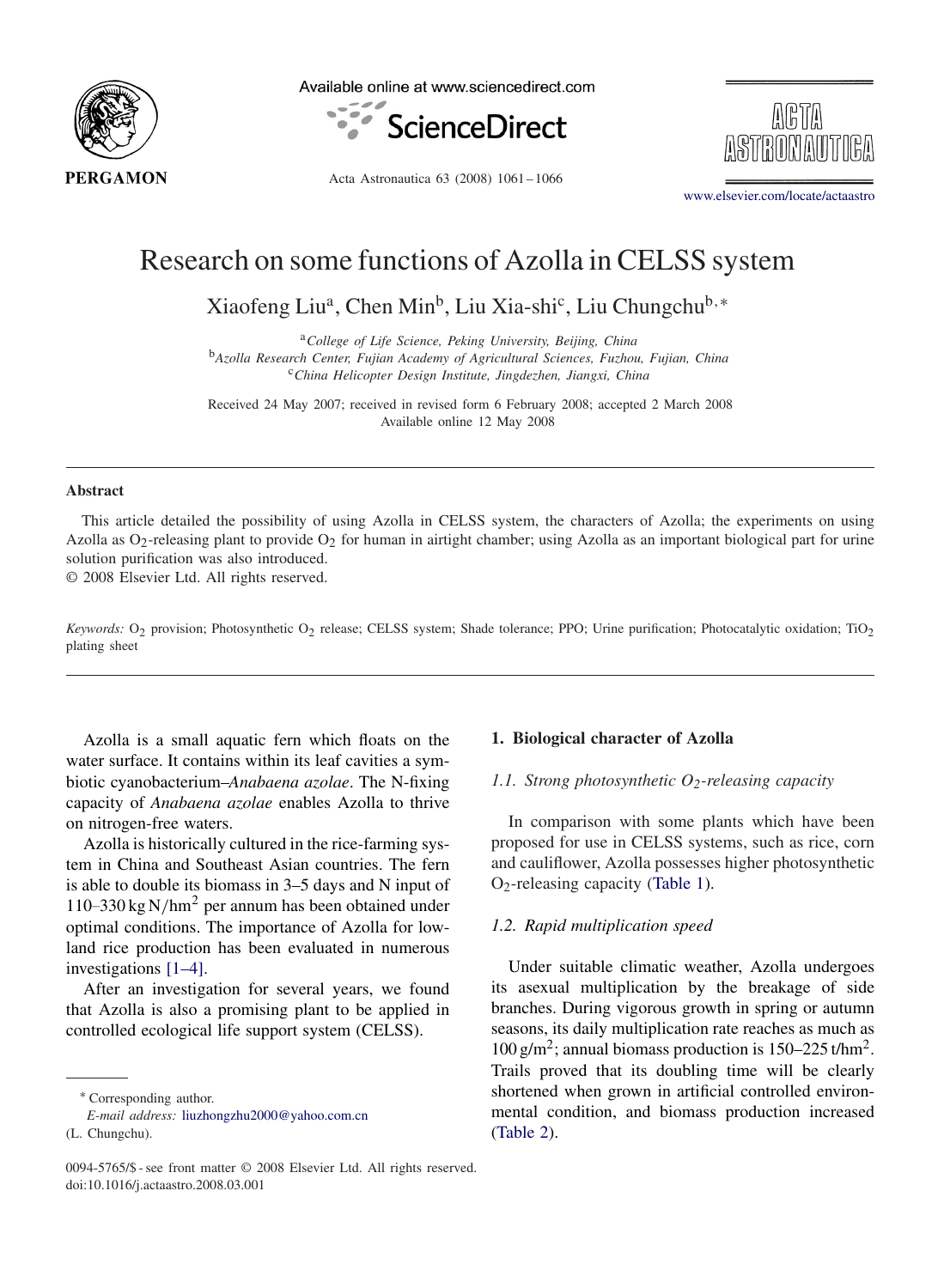<span id="page-1-0"></span>

| Table 1                                                                  |  |  |  |
|--------------------------------------------------------------------------|--|--|--|
| Comparison of photosynthetic $O_2$ -releasing capacity among some plants |  |  |  |

| Plant          | Photosynthetic $O_2$ -releasing capacity |                        |  |  |  |
|----------------|------------------------------------------|------------------------|--|--|--|
|                | $m\mu g O_2/mg$ chl h [9]                | $m\mu g O_2/g$ plant h |  |  |  |
| Azolla         | 92.13                                    | 67.35                  |  |  |  |
| Rice           | 33.62                                    | 60.70                  |  |  |  |
| Corn           | 38.77                                    | 22.23                  |  |  |  |
| Cauliflower    | 64.86                                    | 49.72                  |  |  |  |
| Chinese chives | 10.99                                    | 5.66                   |  |  |  |

*Note*: growing at 30 °C, 8000-10 000 lux.

Table 2 Biomass production of some Azolla strains indoor culture condition

| Strain                    | Biomass production |                                 | Calculated annual production $(t/hm^2)$ |        |
|---------------------------|--------------------|---------------------------------|-----------------------------------------|--------|
|                           | Plot area $(m^2)$  | Plot biomass $(f \text{ w kg})$ | Growing period (d)                      |        |
| A. caroniliana 3001       | 1.80               | 9.410                           | 91                                      | 209.63 |
| A. microphylla 4018       | 1.80               | 7.445                           |                                         | 206.80 |
| Rongping 1                | 1.80               | 10.012                          | 91                                      | 223.01 |
| Back-crossed Azolla MH3-1 | 1.80               | 12.667                          | 91                                      | 282.21 |

Table 3

Comparison of sulfur-containing amino acid, rough protein content in *A. filiculoides* with other plants

| Plant   | Nutrition content             |                        |  |  |  |  |
|---------|-------------------------------|------------------------|--|--|--|--|
|         | Met + Cys $(g/100 g$ protein) | Protein (% dry matter) |  |  |  |  |
| Azolla  | 4.14                          | 33                     |  |  |  |  |
| Alfalfa | 3.02                          | 20.56                  |  |  |  |  |
| Soybean | 2.63                          | 44.51                  |  |  |  |  |
| Corn    | 3.52                          | 10.52                  |  |  |  |  |

From Buckingham et al. (1978) [\[11\].](#page-5-0)

#### *1.3. High nutrient content*

The rough protein in soybean is around 40%, as for that of Azolla is generally within 20–30%. Some of the newly bred strain contains as high as 35% rough protein, much closer to the soybean's protein content.

Azolla is rich in the amount of sulfur-containing amino acid [\[2\],](#page-5-0) which may be of benefit to the growth of hair (Table 3).

### **2. Possibility of using Azolla in CELSS system**

The above characters of Azolla led us to evaluate the use of Azolla in CELSS systems. We conducted the following experiments over the past several years.

#### *2.1. Screening shade-tolerant Azolla*

Generally, Azolla only needs 25–50% full sunlight for its normal growth; slight shade is of benefit to Azolla growth in field condition. That is why Chinese farmers culture Azolla in rice field at early growth stage of rice seedlings. However, when the light intensity is lower than 1500 lux, the biomass production of Azolla will be greatly decreased.

Considering the energy limitations of space stations, it is an important thing to understand the minimum light intensity by Azolla for photosynthesis. Peters (1974) found that, anaerobic acetylene reduction by *A. caroliniana* Willd was dependent on light and saturated at approximately 450 foot candles [\[5\];](#page-5-0) Shi [\[6\]](#page-5-0) determined the light intensity curve during photosynthesis of *A. pinnata* and *A. filiculoides* in spring, autumn and summer seasons. The light saturation points of both Azolla species were about 6000 lux during spring, the values increased to 8000 and 14 000 lux, respectively, during summer season. The light compensation points of both species were 500–1000 lux, respectively [\[6\].](#page-5-0)

Hence, we studied the effect of light intensity which decreased from 8300 to 6200 lux on the photosynthetic capacity of Azolla. It can be seen from the results that, when light intensity decreased down to  $6200 \,\text{lux}$ , the O<sub>2</sub>providing efficiency was decreased by 4.4%, whereas the light intensity of 6200 lux was low for the growth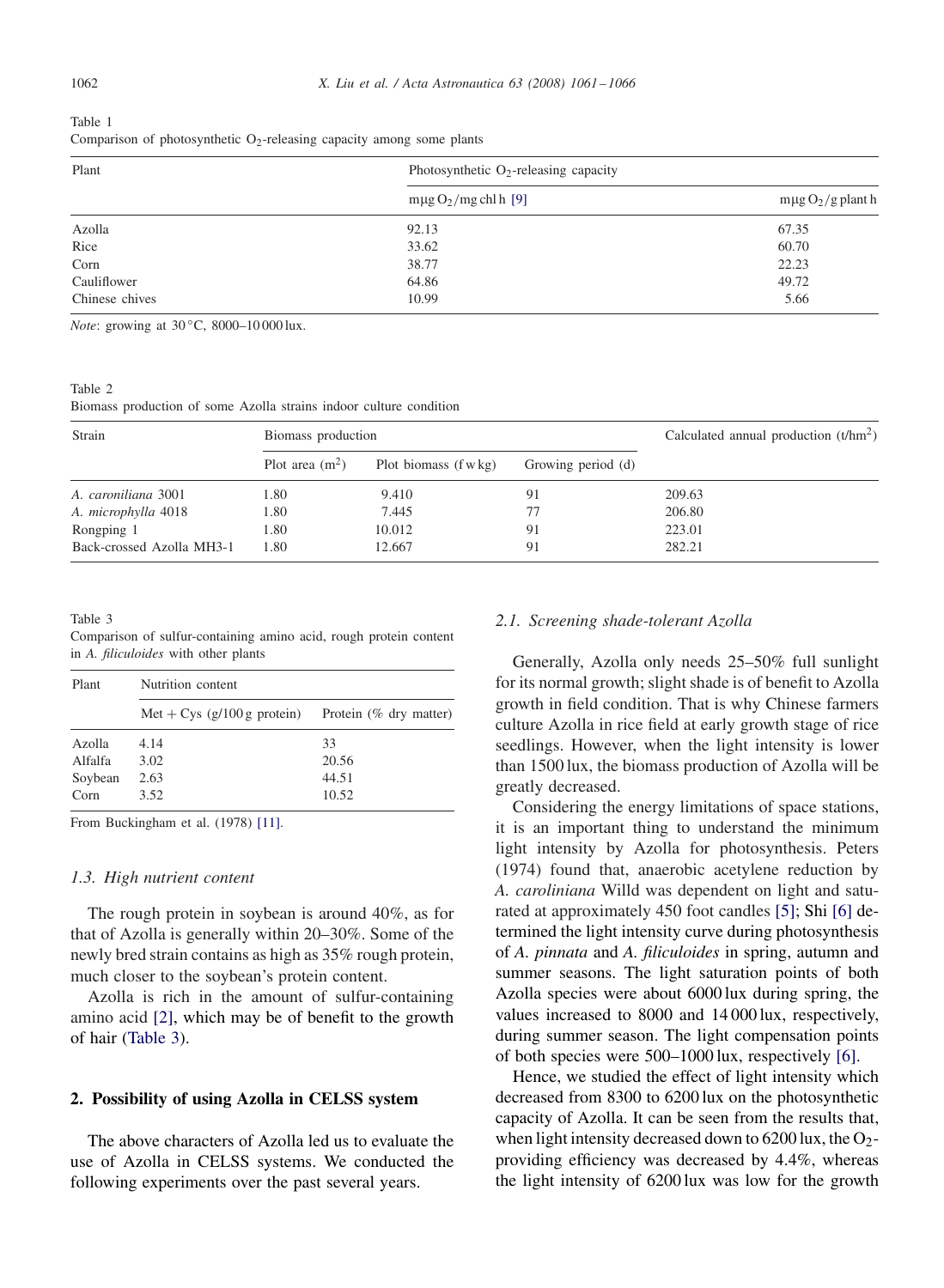Table 4 Biomass and *in vivo* PPO activity of Azolla strains under different light intensity (8 rep.)

| Strain       |           | 3200 lux (normal light) |           | 1600 lux (mid-weak light) |           | 800 lux (weak light) |  |
|--------------|-----------|-------------------------|-----------|---------------------------|-----------|----------------------|--|
|              | $Y_1$ (g) | PPO <sub>1</sub>        | $Y_2$ (g) | PPO <sub>2</sub>          | $Y_3$ (g) | PPO <sub>3</sub>     |  |
| 3001         | 3.89      | 13.80                   | 3.08      | 15.34                     | 2.36      | 16.80                |  |
| $90 - 4 - 6$ | 3.50      | 12.28                   | 2.75      | 13.83                     | 2.32      | 15.48                |  |
| 4018         | 3.58      | 10.26                   | 2.60      | 11.49                     | 1.74      | 12.64                |  |
| $MH3-1$      | 3.67      | 9.89                    | 2.75      | 9.96                      | 1.57      | 9.04                 |  |

*Note*: (1) Azolla inoculum was 1.50 g for each treatment; growing duration was 7 days.

(2)  $Y = 0.497 + 0.1389X$  ( $Y_3 = Y$ , PPO<sub>3</sub> = X),  $r = 0.9560$ , showing under low light conditions, the biomass production was most highly related to PPO activity in tested Azolla strains.

Table 5 Biomass production of Azolla under solution growing condition

| Experiment no. | Growth period (d) | Growth area $(m^2)$ | Inoculum $(g)$ | Harvest $(g)$      | Doubling time (d) |
|----------------|-------------------|---------------------|----------------|--------------------|-------------------|
|                |                   |                     | 500            | 900                | 5.9               |
| 2              |                   | l .2                | 500            | 1100               | 4.4               |
| 3              |                   | l .2                | 500            | 1060               | 4.6               |
| 4              |                   |                     | 500            | 1130               | 4.3               |
| $x \pm s$      |                   |                     |                | $1047.5 \pm 102.4$ | 4.7               |

of light-loving plants, but Azolla got higher photosynthetic efficiency, so it is a shade-tolerant plant. However, when light intensity decreased from 6200 lux down to 2300 lux, the O<sub>2</sub>-providing efficiency of Azolla was greatly decreased, only 23% to compare with that under 6200 lux [\[7\].](#page-5-0)

During our studies, we worked on breeding shadetolerant Azolla strains by using polyphenol oxidase (PPO) activity assay; as result, some of our newly bred strains are able to grow normally under relatively low light intensity (Table 4).

These experimental results also showed that, following the decrease of light intensity, the PPO activities of Azolla strains increased. PPO activity in Azolla fronds is closely related to the shade-tolerant capacities of Azolla strains, because when an Azolla strain contains high PPO activity, it is able to resist the harm from pests and molds, and thus indirectly increases its shadetolerant capacity [\[8\].](#page-5-0) It demonstrates the effectiveness of screening shade-tolerant Azolla strains by using PPO activity assay.

# *2.2. The growth character of Azolla is suitable to be applied in CELSS system*

#### *2.2.1. Azolla grows rapidly and occupies small space*

Azolla grows while floating on the water surface. Its plant height is around 2–3 cm. So it is able to grow in multi-layer frames requiring less space compared with other plants. In addition, Azolla propagates rapidly; its doubling time under suitable environmental condition is usually 3–5 days (Table 5). It may function as an  $O_2$ providing plant and food component simultaneously. Most of higher plants have a relatively long growth period. For example, sweet potato, which has been recommended for use in space stations, possesses the advantages that every part of the plant is edible. However, sweet potato requires large growing area, and a relatively long time duration of several months for crop maturation. Rice and wheat also require a long growing duration. Even the rapid-growing Chinese cabbage needs the duration of 20 days to become edible. So Azolla has a great advantage in this aspect.

#### *2.2.2. Azolla is able to grow in wet-culture condition*

Under space station condition, there is no water boundary layer owing to micro-gravity. It is difficult to grow Azolla on the solution. Thus a wet-culture growing method has been created after a 3-year trial. The wet-culture method is to use some special materials to make a solution-keeping pan on which Azolla stretches its roots into the substance and absorbs the nutrition from solution-keeping materials. There is no water boundary layer within solution-keeping pan and it could be used in space station condition. After resolved substance materials of wet-culture and moisture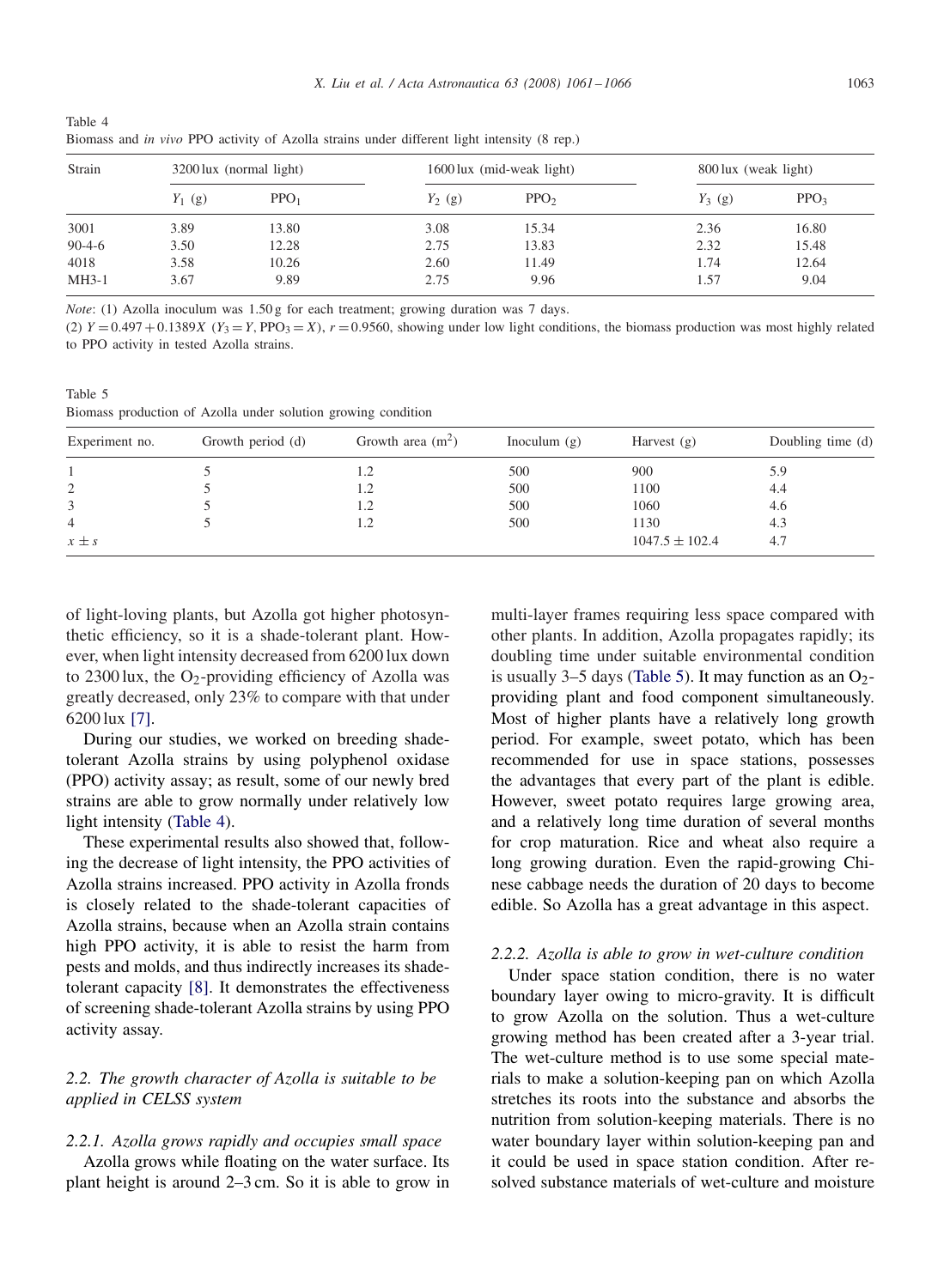Table 6 Biomass production of Azolla under wet-culture condition

| Experiment no. | Growth period (d) | Inoculum $(g)$ | Harvest $(g)$   | Doubling time (d) |
|----------------|-------------------|----------------|-----------------|-------------------|
|                | 10                | 175            | 376             | 9.12              |
| 2              | 10                | 175            | 328             | 11.03             |
| 3              | 10                | 175            | 363             | 9.50              |
| 4              | 10                | 175            | 393             | 8.57              |
| 5              | 10                | 175            | 365             | 9.43              |
| $x \pm s$      |                   |                | $365 \pm 23.86$ | 9.43              |

recycling system in wet-culture pan, Azolla grows well in wet-culture condition although the growth speed is slightly lower than solution culture (Table 6).

It can be seen from Table 6 that when the environmental condition was optimized, the multiplication of Azolla remained high, the doubling time ranged 9–11 d, with averaged value of 9.43 days. It is suitable to apply in CELSS.

#### **3. O2-providing function of Azolla**

When concerning the function of Azolla in CELSS system, the  $O_2$ -providing capacity of Azolla is the most important component.

The dynamic change of  $O_2$ –CO<sub>2</sub> concentration in "Azolla–human" ecosystem with different Azollaculturing solutions was determined in a controlled environment closed chamber.

#### *3.1. Azolla strain*

MH3-1 is a back-crossed hybrid Azolla progeny from *A. microphylla* and *A. mexicana*.

#### *3.2. Experimental method*

In the controlled closed chamber, 10 Azolla-culturing growth chambers were installed (each Azolla-culturing container occupies  $1.45 \text{ m}^2$ ), thus the total Azollaculturing area was  $14.5 \text{ m}^2$ . A low energy-consuming light source was adopted as the source of artificial illumination. The light intensity for Azolla growth in the chamber was 6000 lux. During human life support experiments, the dynamic change of  $O_2$ –CO<sub>2</sub> concentration in the closed chamber, the human living and working condition and Azolla growing situation were monitored.

#### *3.3. Monitoring systems used during the experiments*

Temperature-monitoring, humidity-monitoring and  $O_2$ – $CO_2$  concentration-monitoring systems were



Fig. 1.  $O_2$  concentration in the human life support test in a closed chamber during the experimental period.

installed in the closed chamber. The equipment system was running normally.

#### *3.4. Experimental results*

(1) Environmental factors: The chamber capacity is  $4.06 \times 2.44 \times 2.69 = 26.65 \,\mathrm{m}^3$ .

Under standard temperature and air pressure, the internal atmosphere is  $1.295 \text{ kg/m}^3$ , among which,  $O_2$  constitutes 1.429 kg/m<sup>3</sup> and  $CO_2$  constitutes 1.964 kg/m<sup>3</sup>. O<sub>2</sub> comprises 21% of atmospheric total volume.  $CO<sub>2</sub>$  occupies 0.03%.

(2)  $O_2$ -providing experiment by Azolla: The  $O_2$ providing experiment by Azolla in the controlled closed chamber showed that Azolla plants with  $16 \text{ m}^2$  growing area were able to provide the  $O<sub>2</sub>$  used by two persons. The  $O_2$  level was maintained at 19% between 54 and 72 h of the experiment duration (Fig. 1).

# **4. Azolla used as an important biological part for the purification of urine**

The amount of water required in a long-term spaceflight is large. In order to reduce the burden of water supply from Earth, the space station needs to resolve the problem of water supply and sewage water treatment.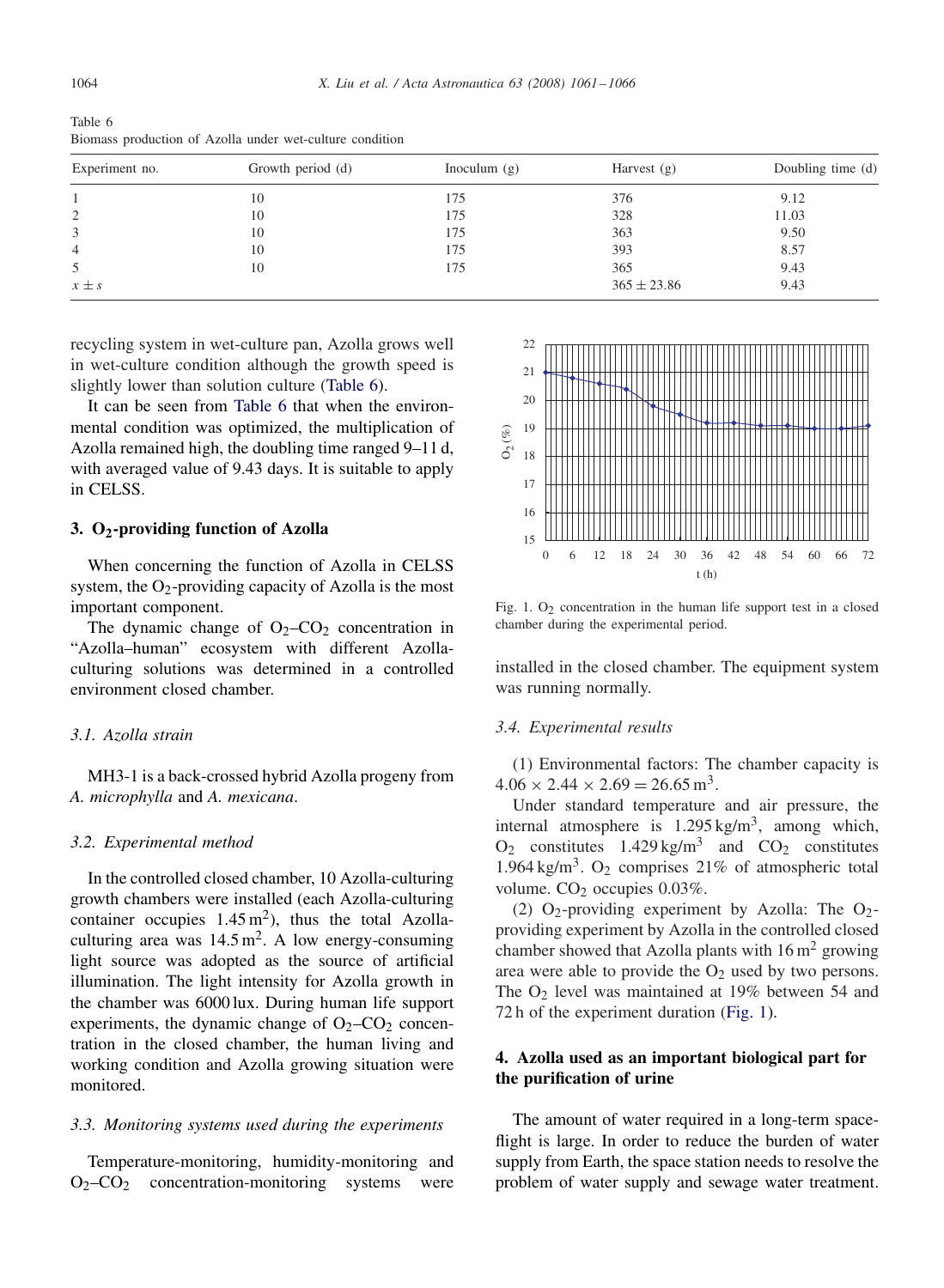For this reason, the recovery and regeneration of the urine solution of spaceflight crew and then its further utilization possess a key importance. Many investigations on this aspect have been reported. However, the recovered water from urine was mostly using physical and chemical methods; its reuse poses a psychological problem for the crew. Our method adopted a comprehensive urine treatment with biological purification—UV photocatalytic oxidation. The urine solution can be not only used as the nutrient solution for biological elements (plants) in spacecraft, but also can be regenerated through transpiration into drinking water.

### *4.1. Selection of biological species*

The selection of biological species is the key technique for urine purification. The criteria for this selection were:

- possesses a strong capacity to absorb  $NH_4-N$  and concentrated ions;
- rapid propagation, can meet the requirement for continuous urine purification;
- possesses an edible value for life-supporting system in space station;
- strong  $O_2$ -releasing capacity, can be used as a supplementary oxygen provider.

#### *4.2. Screening Azolla as biological part*

According to the above mentioned criteria, we have undertaken a strict selection from many kinds of plants, and finally chosen Azolla because of the following reasons:

- Azolla possesses a strong capacity to absorb  $NH_4-N$ . Trial showed that, after purification and absorption for 5 days by Azolla,  $NH_4-N$  in the urine solution was reduced from 25.25 to 1.80 mg/L, meaning the NH4–N was reduced by 92.9% (Table 7 and Fig. 2).
- Azolla has a strong ion-enriching capacity from its surrounding solution. Experiments showed that Azolla is able to concentrate trace potassium from irrigation water. Its absorbing peak occurs in an ion concentration of 0.85 ppm, whereas the absorbing peak of rice plants occurs in 8 ppm. Azolla was nearly 10 times more effective than rice plants.

According to the experiment conducted by Applied Ecological Institute of the Chinese Academy of Sciences, when growing Azolla in sewage water, Ge

Table 7

The variation of  $NH_4-N$  in human urine solution after taking up by Azolla

| Azolla growing period (d) 0 | $1 \quad 2 \quad 3 \quad 4$      |  |  |
|-----------------------------|----------------------------------|--|--|
| $NH_4-N$ content (mg/L)     | 25.25 18.04 12.03 8.42 5.41 1.80 |  |  |



Fig. 2. The variation of  $NH_4-N$  in human urine solution after absorption by Azolla.

content in Azolla fronds was 5.48 ppm and 59.02% higher than the Azolla in clean water solution, Pb was 81.1 ppm and 172.67% higher, Zn was 7.134 ppm and 200.38% higher than Ck treatment (in clean water). This illustrates that Azolla is able to remove heavy metal ions from its surrounding solution.

- Azolla multiplies rapidly. This has been discussed in Section 1.2.
- Azolla contains about 30% rough protein (by dry weight) and is an edible plant. After processing, it can be used as salad or stuffing for dumplings.
- Azolla has strong  $O_2$ -releasing capacity.

## *4.3. Purification of urine solution*

- After purifying and absorbing by Azolla, the bacteriological indexes in urine solution had less variation, but the indexes of chroma, feculent degree and N content were strongly decreased [\(Table 8\)](#page-5-0), and reached the goal of preliminary purification.
- After preliminary biological purification, the urine solution is passed through the poly-pore filter in filtrating column to remove bad smell, and then the urine solution comes into a photocatalytic-oxidation reactor. After that, the urine solution was treated and reaches drinking water standards (GB5749-85) issued by the Chinese national government.